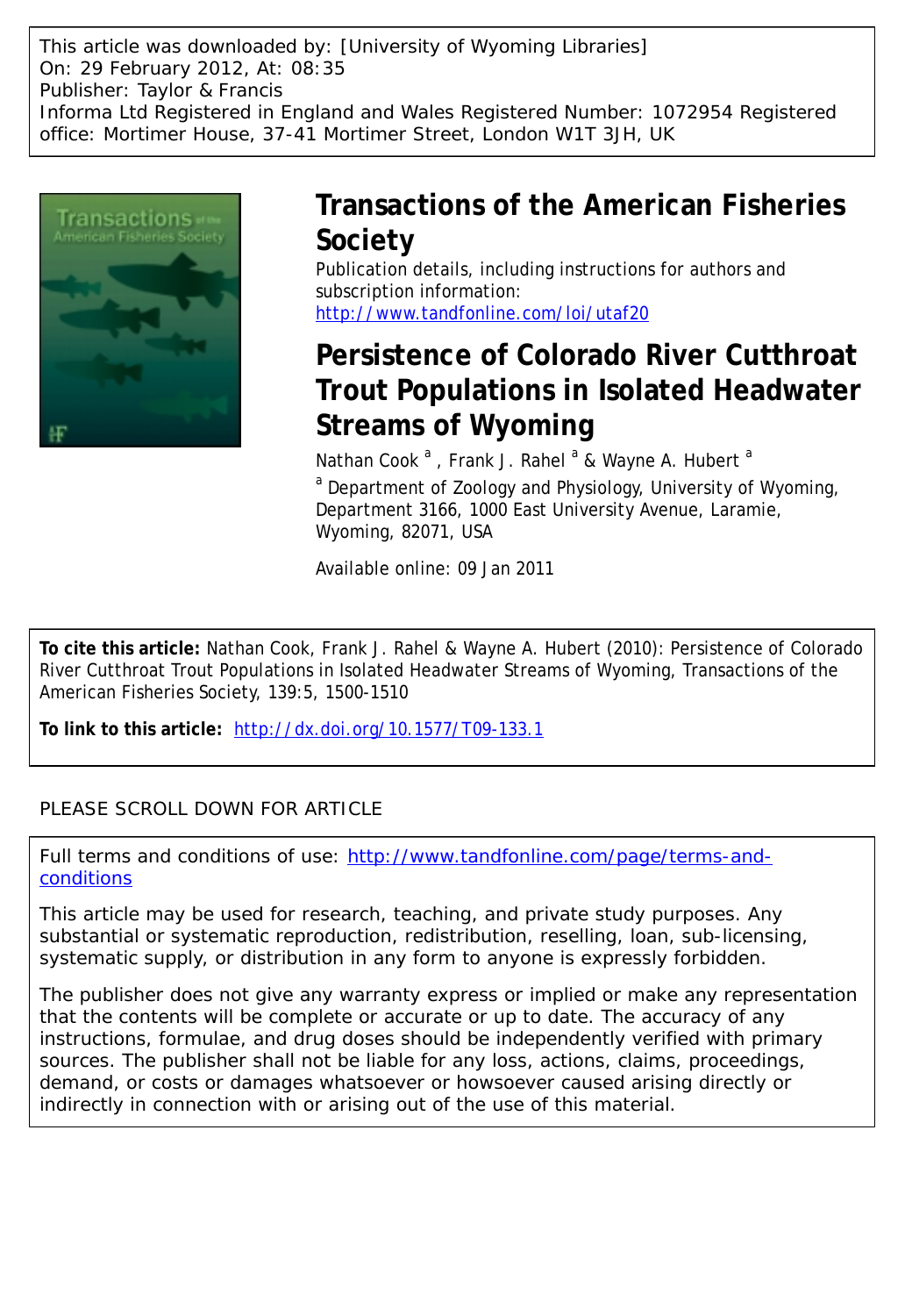### Persistence of Colorado River Cutthroat Trout Populations in Isolated Headwater Streams of Wyoming

NATHAN COOK,\*<sup>1</sup> FRANK J. RAHEL, AND WAYNE A. HUBERT

Department of Zoology and Physiology, University of Wyoming, Department 3166, 1000 East University Avenue, Laramie, Wyoming 82071, USA

Abstract.—For populations of cutthroat trout Oncorhynchus clarkii, isolation in headwater streams may provide protection from invasion by nonnative species but also may enhance a population's vulnerability to extirpation. We assessed the risk of extirpation for eight Colorado River cutthroat trout  $O$ . clarkii pleuriticus populations isolated above water diversion structures in the North Fork Little Snake River drainage, Wyoming. The populations had been isolated for 25–44 years, occupied headwater streams that ranged from 850 to 6,100 m in length, and had adult populations that were estimated to range from 12 to 506 fish. Adult population sizes were compared with published occurrence models to identify populations that may be at risk of extirpation. One population had experienced an 11% annual rate of decline in abundance over the past 29 years, but there was no evidence of declines among the other populations. There was evidence of recruitment failure for age-1 fish in two of the smaller populations. Abundance estimates and published logistic regression models consistently identified the largest tributary in the drainage as being the most likely to support a Colorado River cutthroat trout population in the future and the smallest tributary as being the least likely to support a population in the future. The analyses indicated that isolated populations may persist for decades, but small effective population sizes can make populations vulnerable to eventual loss of genetic variability and to extirpation.

Inland cutthroat trout Oncorhynchus clarkii have experienced declines in distribution and abundance due to habitat fragmentation, habitat degradation, and interactions with nonnative species (e.g., Behnke 1992; Hitt et al. 2003; Peterson et al. 2004a). Most genetically pure populations of cutthroat trout are now confined to high-elevation streams that are isolated by natural or anthropogenic barriers (Thompson and Rahel 1996; Kruse et al. 2000; Shepard et al. 2005). Although barriers provide protection from invasion by nonnative species, isolation has its own risks (Peterson et al. 2008; Fausch et al. 2009). When immigration is blocked by barriers, isolated populations may be vulnerable to extinction because of stochastic demographic or environmental events (Rieman et al. 1991; Hilderbrand 2003). Isolation also results in reduced gene flow and genetic variation, increasing the risk of inbreeding depression and reducing evolutionary potential (Allendorf and Ryman 2002).

Strategies for conserving native cutthroat trout call for securing and enhancing individual populations (e.g., CRCT Coordination Team 2006). Genetically pure cutthroat trout are given special consideration in rangewide conservation strategies; thus, most populations of conservation concern are isolated in highelevation streams (Hirsch et al. 2006; May et al. 2006). As a result, there is considerable interest in identifying factors that influence the persistence of such populations (Harig et al. 2000; Hilderbrand and Kershner 2000; Hilderbrand 2003; Peterson et al. 2008).

Genetic variation is often cited as an important determinant of population viability (Allendorf and Ryman 2002; Pritchard et al. 2007). Low genetic variation can lead to reduced capacity for adaptation or, in the case of inbreeding, the expression of deleterious alleles. The amount of genetic variation in a population is related to its effective population size  $(N_e)$ , or the number of reproducing individuals under idealized conditions of no sexual selection, random mating, equal sex ratios, and equal reproductive probability among adults (Rieman and Allendorf 2001). These idealized conditions rarely occur in nature, so  $N<sub>a</sub>$  is typically a fraction of the actual population size (N). Empirical estimates of  $N_e/N$  ratios for isolated salmonid populations have been reported to range from 0.2 to 0.5 (Palm et al. 2003; Jensen et al. 2005).

Low genetic variability, demographic stochasticity, or harsh environmental conditions can synergistically cause a population to decline over time. Once a population is small enough that declines cause genetic bottlenecking, reduced fitness due to genetic factors can lead to further declines. The combined effects of low genetic variation, environmental stressors, and catastrophic events are hypothesized to lead to negative

<sup>\*</sup> Corresponding author: nathan.cook@wgf.state.wy.us <sup>1</sup> Present address: Wyoming Game and Fish Department, 3030 Energy Lane, Casper, Wyoming 82604, USA.

Received July 15, 2009; accepted May 10, 2010 Published online September 22, 2010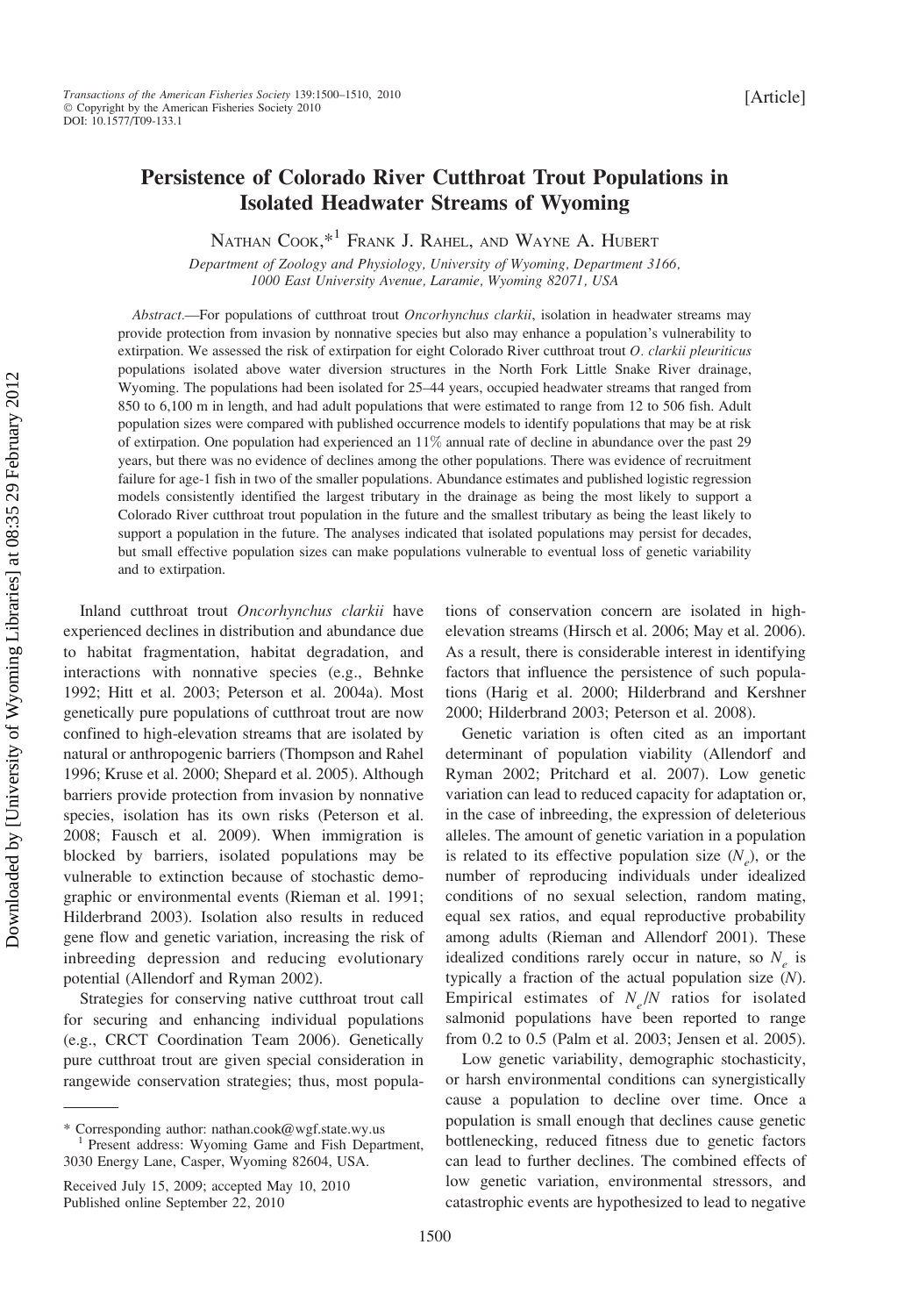population growth rates, a phenomenon that has been described as an "extinction vortex" (Gilpin and Soulé 1986; Rieman et al. 1991). For isolated cutthroat trout populations, demographic support from nearby populations is not available and negative population growth is a sign that a population may not persist (Peterson et al. 2008).

Trout populations vary considerably in abundance from year to year (Dauwalter et al. 2009). Variations in reproduction and recruitment are often linked to increased extirpation risk (Hilderbrand 2003; Coleman and Fausch 2007b). At low population sizes, variable abundance may cause the population to fall below extinction thresholds or experience genetic bottlenecking (Vucetich et al. 1997; Kalinowski and Waples 2002).

The quantity and quality of available habitat can affect the carrying capacity of isolated trout populations and the likelihood of extirpation (Rieman and McIntyre 1995; Morita and Yamamoto 2002). For example, cold water temperatures can decrease growth and survival of age-0 cutthroat trout (Coleman and Fausch 2007a, 2007b) and can reduce the probability of persistence for translocated cutthroat trout populations (Harig and Fausch 2002). Strong relationships between cutthroat trout abundance and amount of available habitat in streams have been identified (Kruse et al. 2001; Young et al. 2005).

Although theoretical studies have advanced the understanding of factors that contribute to population persistence, few studies have documented the extirpation of isolated salmonid populations. Morita and Yamamoto (2002) developed a logistic regression model to predict the occurrence of whitespotted char Salvelinus leucomaenis populations upstream of dams on the island of Hokkaido, Japan. The authors assumed that whitespotted char populations had become extirpated in stream segments where snorkeling and electrofishing failed to detect the species. They identified watershed area, stream gradient, and time since isolation as important predictors of population occurrence. Harig and Fausch (2002) examined 27 naturally and anthropogenically isolated streams that were historically either fishless or treated with a piscicide and then stocked with cutthroat trout. Six of these streams failed to support cutthroat trout populations 3–31 years after initial stocking, and logistic regression modeling indicated that populations tended to fail in streams that (1) lacked pool habitat, (2) had cold summer water temperatures, or (3) were affected by both factors. The models by Morita and Yamamoto (2002) and Harig and Fausch (2002) were developed to predict probabilities of occurrence and reestablishment, respectively, of isolated populations of different salmonid species, but they may provide insight into factors that influence cutthroat trout persistence.

We studied populations of Colorado River cutthroat trout O. clarkii pleuriticus that had been isolated in headwater streams for 25–44 years. Our first objective was to assess the status of these populations based on adult abundance, trends in abundance over time, age structure, and available habitat. Our second objective was to compare our estimates of abundance with published models that predict population occurrence in isolated habitats. Because the study streams supported isolated Colorado River cutthroat trout populations, the modeled probabilities of persistence for these streams should be high (i.e.,  $>0.5$ ). The outputs were used as relative measures of the likelihood of streams to support populations in the future. By comparing the outputs of these models with the abundance estimates (assuming that abundance is positively related to persistence), we identified populations that were most (or least) vulnerable to extirpation.

#### Methods

We examined eight populations of Colorado River cutthroat trout in first- and second-order streams in the upper North Fork Little Snake River (NFLSR) drainage in the Sierra Madre of south-central Wyoming (Figure 1). Populations in Ted Creek and the main-stem NFLSR had been isolated since water collection structures were built in the mid-1960s. During the 1980s, structures were built on the West Branch, which is the largest tributary of NFLSR, as well as on Standard, Rabbit, Harrison, Deadman, and Third creeks. Although introgression with introduced rainbow trout O. mykiss and Yellowstone cutthroat trout O. clarkii bouvieri has taken place in the downstream portion of the drainage, fish upstream from the diversion structures were known to be genetically pure Colorado River cutthroat trout (Wyoming Game and Fish Department, unpublished data). To protect these populations, the Wyoming Game and Fish Department closed the isolated streams to fishing in 1984.

To estimate fish abundance and distribution, Colorado River cutthroat trout were systematically sampled in 50-m reaches with a backpack electrofishing unit. Trout were sampled in every other 50-m reach in all streams but the West Branch, where every fourth reach was sampled because of this tributary's long length. The first sampled reach was randomly selected from the four (West Branch) or two (all other streams) reaches closest to the diversions. Third Creek, Deadman Creek, and the NFLSR were sampled between June 15 and August 31, 2007. Ted Creek, Harrison Creek, Rabbit Creek, Standard Creek, and the West Branch were sampled between July 1 and October 10,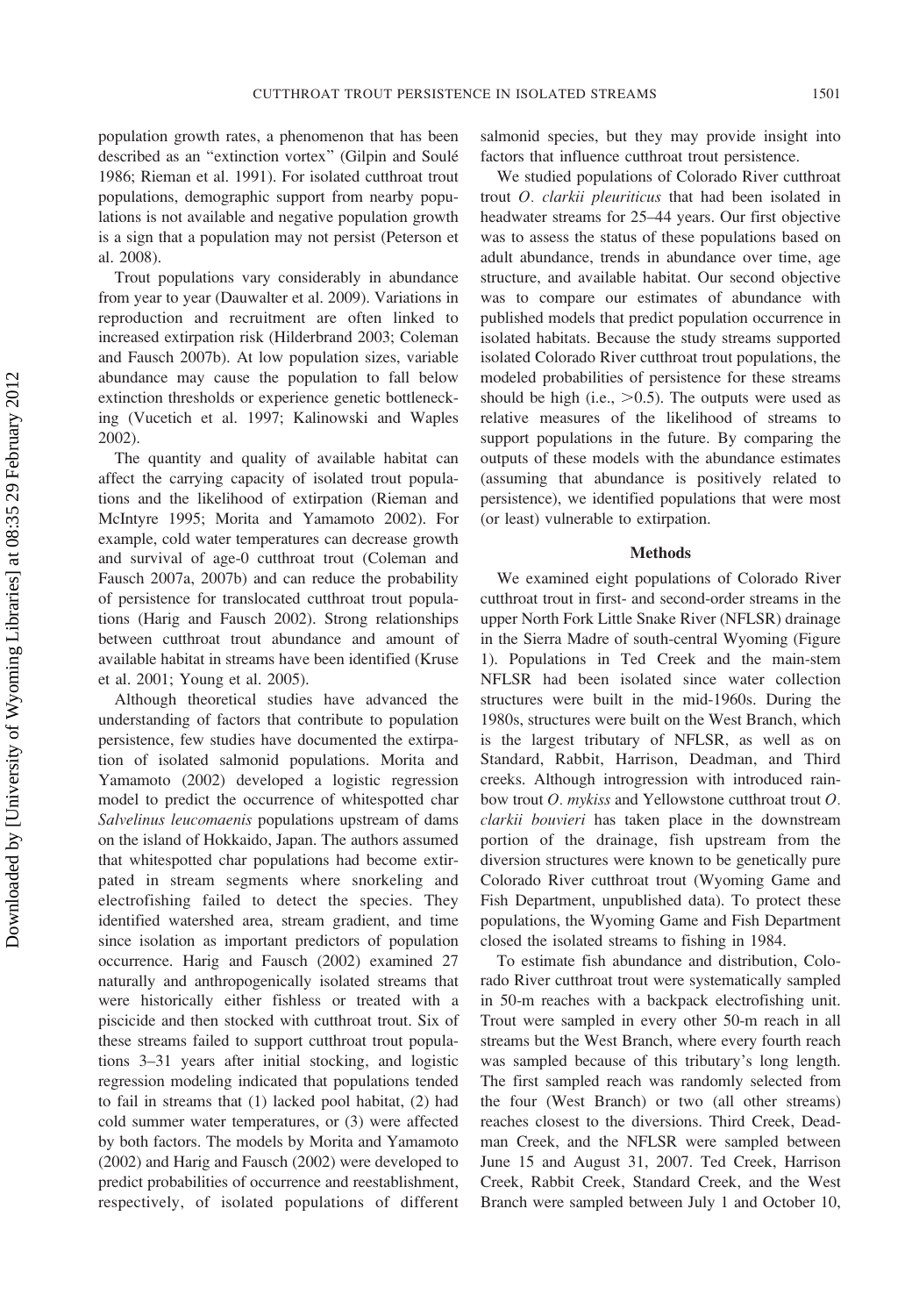

FIGURE 1.—The upper North Fork Little Snake River (NFLSR) drainage, Wyoming. Water diversions were built near the intersections of the streams and the ''Pipeline Road,'' which is depicted by the solid black line. Colorado River cutthroat trout upstream of the diversion structures had been isolated for 25 years (West Branch and Standard, Rabbit, Harrison, Deadman, and Third creeks) or 44 years (Ted Creek and NFLSR). No fish had ever been observed in the isolated forks of Solomon Creek. Inset shows location of the study area in southern Wyoming.

2008. We assumed that fish were absent upstream from headwaters (typically characterized by subterranean flow) or at locations where no fish were captured in two consecutive reaches and where spot electrofishing and visual surveys failed to detect Colorado River cutthroat trout. Tributaries of each creek were also sampled if Colorado River cutthroat trout were found, with the exception of two NFLSR tributaries (Dale and Happy creeks), which contain low numbers of fish (Oberholtzer 1987) but were not sampled due to time constraints. Total lengths (TLs) of all collected fish were measured to the nearest millimeter.

To estimate adult abundances, we assumed that fish greater than or equal to 125 mm TL were adults. This length threshold was selected based on length-frequency analysis and was similar to other studies of cutthroat trout populations inhabiting high-elevation streams (Quinlan 1980; Downs et al. 1997; Young and Guenther-Gloss 2004; Coleman and Fausch 2007b). Population estimates were generated using a two-stage sampling design (Young and Guenther-Gloss 2004; Young et al. 2005). In the first stage, a block net was placed at the upstream end of the sampled reach and fish were counted by using single-pass electrofishing. In the second stage, block nets were placed at both the downstream and upstream ends of approximately every fourth sampled reach and depletion electrofishing was conducted. A minimum of three electrofishing passes were conducted except in one reach of Deadman Creek, where only two passes were conducted because sampling was suspended due to an electrical storm. Abundance estimates were calculated using Huggins' (1991) closed-capture model in program MARK (White and Burnham 1999). For reaches sampled in multiple electrofishing passes, the number of fish captured in the first electrofishing pass was divided by the depletion estimate for that reach, yielding an estimate of capture efficiency on the first electrofishing pass  $(\hat{c}_1)$ . We averaged  $\hat{c}_1$  over all streams and years because (1) there was a limited number of  $\hat{c}_1$  estimates (range = 2–7) in each stream, (2)  $\hat{c}_1$  was not significantly related to stream width  $(r = -0.078, P =$ 0.678; see Kruse et al. 1998; Young and Guenther-Gloss 2004), and (3) average capture efficiencies  $(\bar{c}_1)$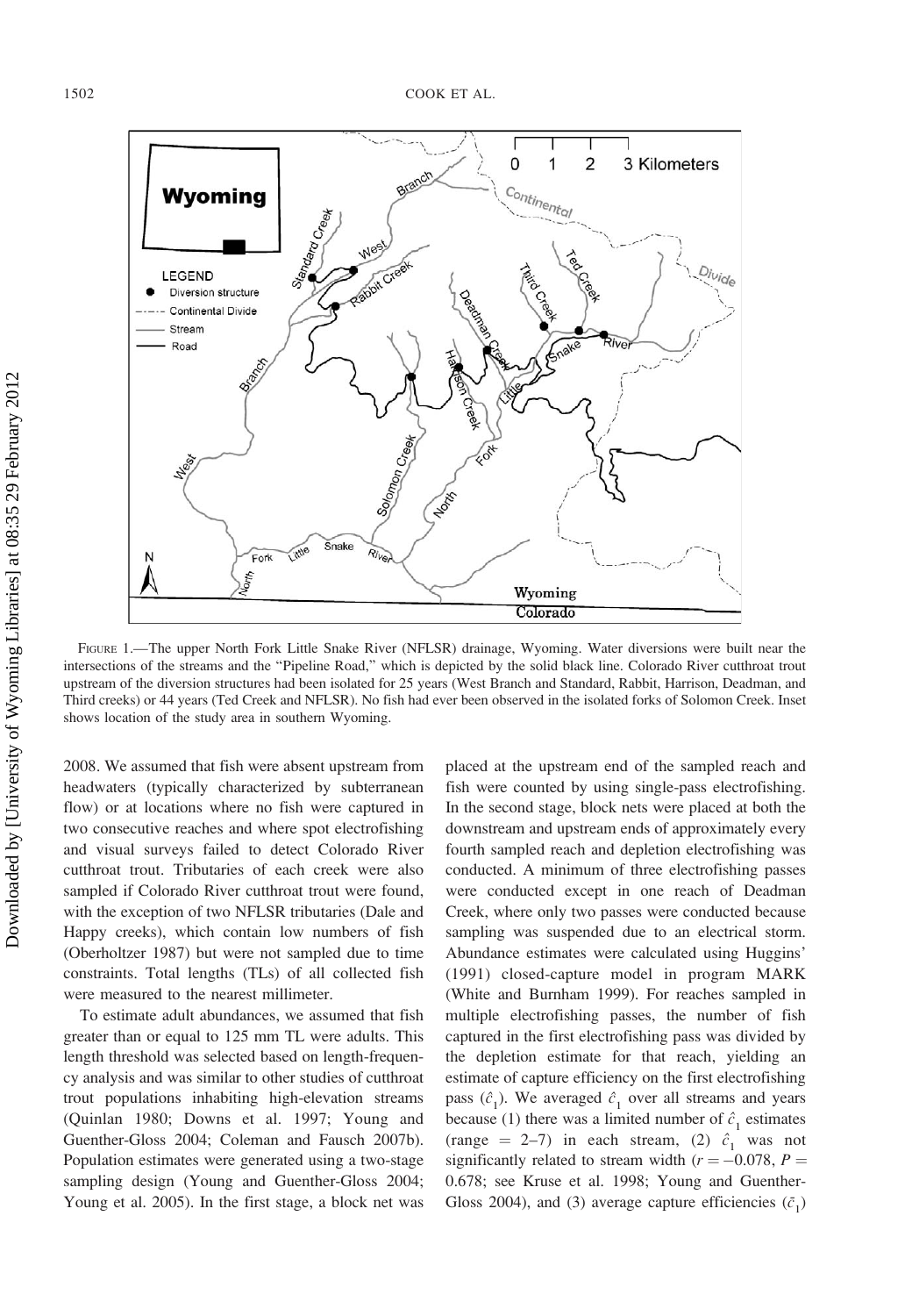were the same for each year (2007  $\bar{c}_1 = 0.77$ , SE = 0.0426; 2008  $\bar{c}_1 = 0.77$ , SE = 0.0501). The inverse of  $\bar{c}_1$  was multiplied by single-pass fish counts from the first stage to obtain reach-scale abundance estimates, which were then extrapolated to the entire stream (Hankin and Reeves 1988). To compute bootstrap 95% confidence intervals (CIs) for stream abundance estimates, we used the Statistical Analysis System (version 9.1; SAS Institute, Cary, North Carolina) to resample reach-scale abundance estimates 1,000 times for each stream, extrapolate the resampled estimates to the entire stream, and compute the 2.5th and 97.5th percentiles of resampled estimates.

The number of 125-mm TL or longer fish was considered an index of the number of breeding adults and, thus, an estimate of maximum  $N_e$ . We also used an  $N_e/N$  ratio of 0.5 to compute an estimate of  $N_e$ . This ratio is at the upper end of the range of empirically estimated  $N_e/N$  ratios for isolated salmonid populations (Palm et al. 2003; Jensen et al. 2005) and was selected to provide what we considered to be optimistic estimates of  $N_e$ .

Removal-based abundance estimates may be negatively biased compared with other methods (Riley and Fausch 1992; Peterson et al. 2004b; Rosenberger and Dunham 2005). To assess this bias, mark–recapture population estimates were conducted on a subset of sampled reaches. Block nets were placed at the upper and lower ends of a sampled reach. Fish were collected from the reach in a single electrofishing pass, marked by clipping a portion of the pelvic fin, and then redistributed throughout the sampled reach. Block nets were left in place overnight, depletion electrofishing was conducted the next day (within 16–20 h), and fish collected in all passes were used to compute mark– recapture estimates (Chapman 1951). Mark–recapture estimates were conducted in 9 of the 33 reaches for which depletion estimates were made. The relationship of removal estimates to mark–recapture estimates was assessed through linear regression with the intercept forced through the origin. The slope of the regression line was used to adjust estimates of adult population size  $(N)$ ,  $N_e$ , and CIs.

A combination of historical and new data was used to assess trends in abundance over time. Historical abundance data for Colorado River cutthroat trout were available from long-term monitoring sites for all study streams except Rabbit Creek (Wyoming Game and Fish Department, unpublished data). These data consisted of removal-based abundance estimates for fish of at least 25 mm TL in approximately 100-m-long reaches sampled at irregular time intervals from 1978 to 2006. To add to this data set, we obtained similar abundance estimates at these sites in 2007 for Deadman

Creek; in 2008 for the West Branch, Ted Creek, Harrison Creek, and Standard Creek; and in both years for the NFLSR and Third Creek. In six of the streams, only one site had been sampled more than once. In Ted Creek, two sites had been sampled repeatedly, so trends at both sites were evaluated. We calculated population growth rate  $(\lambda)$  and 90% CIs by performing linear regression analyses of log-transformed changes in abundance over time (Morris and Doak 2002). To generate an estimate of  $\lambda$ , abundance estimates had to be available from at least three sampling occasions. A  $\lambda$  value less than 1 indicates that a population is declining over time, a  $\lambda$  of 1 indicates a self-replacing population, and a  $\lambda$  greater than 1 indicates that the population is increasing. At sites where the 90% CIs around  $\lambda$  included 1, declines or increases could not be detected with certainty (Budy et al. 2007).

Temporal variation for each population was expressed as the coefficient of variation  $(100 \times SD/mean)$ in abundance among years (Dauwalter et al. 2009). To evaluate recruitment success, fish were placed into three age categories based on TL. Fish that were 80 mm TL or less were defined as juveniles (age 1), fish between 81 and 125 mm TL were categorized as subadults (age 2), and fish 125 mm TL or longer were classified as adults (age 3 and older; Young and Guenther-Gloss 2004). To calculate the proportion of fish in each length category within a population, the number of captured fish from each length category (including fish captured in all electrofishing passes) was divided by the total number of fish captured from that population. Age-0 Colorado River cutthroat trout  $(< 43$  mm TL) had yet to emerge at the time of sampling in most streams, so age-0 fish were not included in the length-structure analysis. We used the criterion of Young and Guenther-Gloss (2004), which states that fish in each of the juvenile, subadult, and adult length categories must constitute at least 5% of the total population to indicate successful recruitment.

Probability of fish occurrence was calculated based on the models of Harig and Fausch (2002) and Morita and Yamamoto (2002). Harig and Fausch (2002) developed the following model to predict the absence of fish in streams that received translocated cutthroat trout:

$$
p_a = \frac{\exp(11.454 - 0.891t - 1.451w - 0.017d)}{1 + \exp(11.454 - 0.891t - 1.451w - 0.017d)},
$$

where  $p_a$  = probability of fish being absent from a stream,  $t =$  mean July water temperature (°C),  $w =$ mean bank-full pool width (m), and  $d =$  number of deep pools. A pool was considered deep if residual depth (RD) was 30 cm or more. Harig and Fausch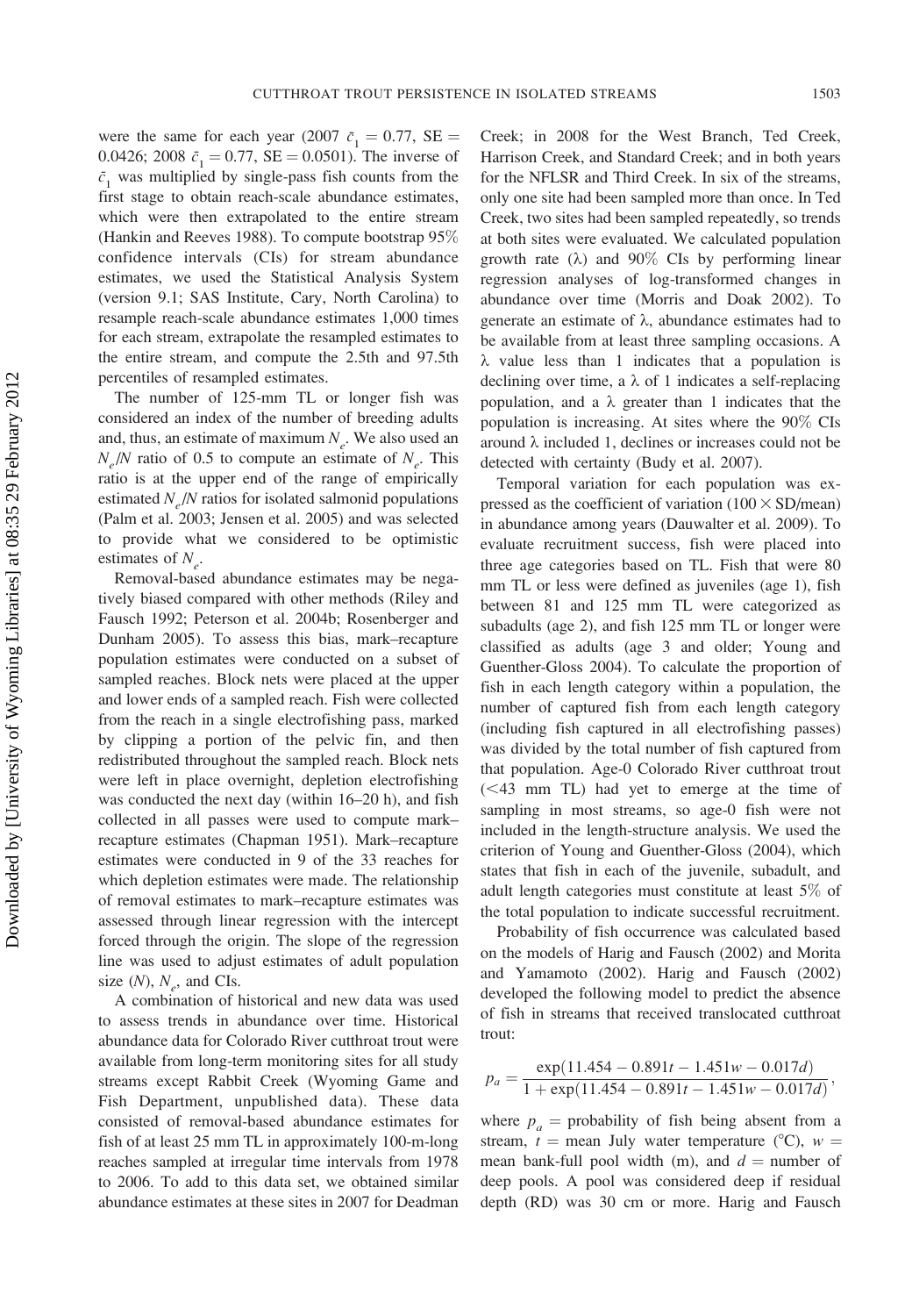TABLE 1.—Available stream lengths, estimates of Colorado River cutthroat trout adult abundance ( $\hat{N}_{\text{adult}}$ ;  $\geq$ 125 mm total length), and adult abundance adjusted for the negative bias of removal estimates  $(\hat{N}_{adj})$  in isolated headwater streams of Wyoming (NFLSR = North Fork Little Snake River). Ninety-five percent confidence intervals are shown in parentheses.

| <b>Stream</b>  | Available stream<br>length(m) | adult            | adi<br>(.243)   |
|----------------|-------------------------------|------------------|-----------------|
| West Branch    | 6,100                         | 506 (451-559)    | 628 (560-694)   |
| <b>NFLSR</b>   | 3.200                         | $275(243 - 310)$ | 342 (302-385)   |
| Rabbit Creek   | 1,950                         | $109(79-149)$    | 136 (98-185)    |
| Deadman Creek  | 2.800                         | $106(86-127)$    | 132 (106-158)   |
| Ted Creek      | 1.950                         | $83(67-105)$     | $104(84 - 131)$ |
| Standard Creek | 1.050                         | $51(41-73)$      | $64(51-91)$     |
| Third Creek    | 1.250                         | $17(9-27)$       | $22(11-34)$     |
| Harrison Creek | 850                           | $12(6-21)$       | $15(8-26)$      |

(2002) also developed a model predicting occurrence of cutthroat trout based on watershed area above a barrier:

$$
p_a = \frac{\exp(0.251 - 0.123a)}{1 + \exp(0.251 - 0.123a)},
$$

where  $p_a$  = probability of fish being absent from a stream and  $a =$  watershed area (km<sup>2</sup>). Morita and Yamamoto (2002) used the presence (number of sites  $=$ 35) and absence (number of sites  $= 17$ ) of whitespotted char in dammed streams to develop the following model:

$$
p = \frac{\exp(5.668 + 1.404g - 2.389i + 2.071a)}{1 + \exp(5.668 + 1.404g - 2.389i + 2.071a)},
$$

where  $p =$  probability of fish occurring,  $g =$  $\log_e$ (percent stream gradient),  $i = \log_e$ (time period of isolation in years), and  $a = \log_e(\text{watershed area } [\text{km}^2])$ above the barrier).

We measured a suite of habitat variables in each study stream for use in the models by Harig and Fausch (2002) and Morita and Yamamoto (2002). Water temperatures  $(^{\circ}C)$  were measured using thermographs (Onset Computer Corporation, Bourne, Massachusetts) set to record at 15-min intervals. Two thermographs were placed in each stream except Harrison Creek, which received only one thermograph due to its short length. Thermographs were placed between 677 and 2,763 m apart within the study streams in habitats intended to represent the range of conditions within each stream (i.e., one in a low-gradient meadow and one in a steep-gradient riffle). For analysis, mean July water temperatures were averaged from thermographs within a stream and for the years 2007 and 2008 to provide an overall index of the different temperature regimes among streams. We conducted pool measurements, pool counts, and gradient measurements in sampled (electrofished) reaches. Pool wetted width (m) was measured at the upstream end, middle, and downstream end of pools with RDs of 20 cm or more.

Wetted widths were converted to bank-full widths by multiplying the wetted width measurements by 1.5 (Young et al. 2005); bank-full width estimates were then averaged for each stream. Counts of deep pools  $(RD \geq 30 \text{ cm})$  from sampled reaches were extrapolated to the entire stream. Watershed area  $(km^2)$  above the diversions was computed using the Spatial Analyst toolbox in ArcMap (version 9.3; Environmental Systems Research Institute, Redlands, California). Channel slope (percent gradient of sampled reaches) was measured using a clinometer and was averaged for each stream. Isolation period was calculated as 2008 minus the first year of diversion construction (1964 for NFLSR and Ted Creek, 1983 for all other streams). We also evaluated an isolation period of 100 years in the Morita and Yamamoto (2002) model to assess persistence of Colorado River cutthroat trout populations into the future.

To identify streams that were consistently predicted to support (or not support) Colorado River cutthroat trout populations, the streams were ranked by decreasing probability of occurrence according to each logistic model and decreasing adult population size. Concurrence of outputs with adult population size was assessed by computing Spearman's rank correlation coefficients (q) using STATISTIX (version 7.0; Analytical Software, Tallahassee, Florida).

#### Results

Estimated abundances of adult Colorado River cutthroat trout based on depletion methods varied widely, ranging from 12 to 506 fish among the eight streams (Table 1). Six of the eight populations contained 50 adults or more, but only the West Branch had more than 500 adults. The regression ( $r^2$  = 0.986, P  $<$  0.0001) of mark–recapture abundance estimates versus depletion estimates indicated that on average, mark–recapture estimates were 1.243 times greater than depletion estimates. Adjusted population estimates yielded adult abundances ranging from 15 fish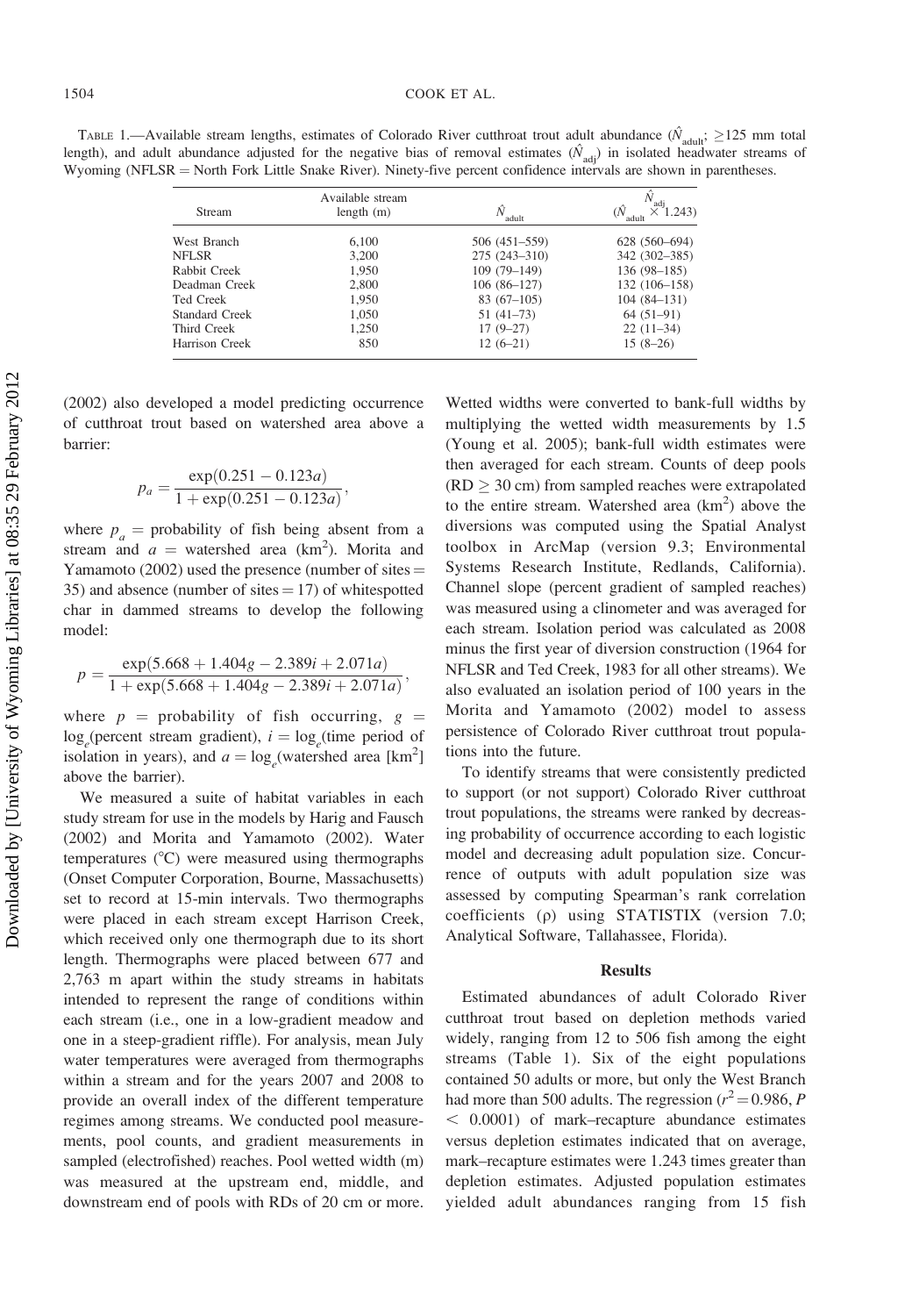TABLE 2.—Population growth rates  $(\lambda)$  and 90% confidence intervals (CIs) for Colorado River cutthroat trout monitoring sites on isolated streams in the upper North Fork Little Snake River (NFLSR) drainage. Time period of monitoring, number of years in which abundance was estimated, and coefficient of variation (CV) in abundance over time are also presented. Because of insufficient data,  $\lambda$  could not be estimated for Rabbit Creek.

| Stream             | λ    | 90% CI        | Time period | Number of years<br>with data | CV(%) |
|--------------------|------|---------------|-------------|------------------------------|-------|
| NFLSR              | 1.03 | $0.92 - 1.16$ | 1978-2008   | 9                            | 31    |
| Third Creek        | 0.97 | $0.80 - 1.17$ | 1979-2008   |                              | 46    |
| Ted Creek (site 1) | 0.91 | $0.76 - 1.09$ | 1978-2008   |                              | 84    |
| Ted Creek (site 2) | 0.89 | $0.83 - 0.96$ | 1979-2008   | 6                            | 82    |
| Deadman Creek      | 0.97 | $0.83 - 1.13$ | 1984-2007   | 6                            | 27    |
| Standard Creek     | 1.01 | $0.79 - 1.30$ | 1986-2008   | $\overline{4}$               | 53    |
| West Branch        | 1.05 | $0.87 - 1.27$ | 1986-2008   | 4                            | 67    |
| Harrison Creek     | 0.95 | $0.25 - 3.35$ | 1976-2008   | 3                            | 65    |

(Harrison Creek) to 628 fish (West Branch). Using these adjusted abundance estimates, the calculated  $N<sub>a</sub>$ ranged from 8 fish in Harrison Creek to 314 fish in the West Branch.

Among the eight sites for which we had data to calculate  $\lambda$  values, only one site on Ted Creek had a statistically significant population trend—an 11% annual rate of decline ( $\lambda = 0.89, 90\%$  CI = 0.83– 0.97; Table 2). The other site on Ted Creek had the second-lowest  $\lambda$  value at 0.91, but the decline was not statistically significant (90% CI =  $0.76-1.09$ ). The extent of temporal variation within each population (expressed as the coefficient of variation) ranged from 27% to 84% (Table 2). Juvenile fish comprised 0% and 2% of the catches in Harrison Creek and Standard



FIGURE 2.—Percentages of all Colorado River cutthroat trout captured in each study stream that were juvenile (black bars), subadult (white bars), and adult (gray bars). The total number captured was 338 fish in the West Branch, 256 fish in the North Fork Little Snake River (NFLSR), 135 fish in Rabbit Creek, 86 fish in Deadman Creek, 59 fish in Ted Creek, 42 fish in Standard Creek, 30 fish in Third Creek, and 9 fish in Harrison Creek.

Creek, respectively (Figure 2). In Ted Creek, 7% of the 59 captured fish were juveniles. In other streams, the juvenile, subadult, and adult length-classes comprised at least 11% of the total number of fish captured.

All logistic regression models predicted that the West Branch was the stream most likely to retain Colorado River cutthroat trout—a result that was consistent with the relatively high abundance of fish in that stream (Table 3). Also consistent with population estimates were the low rankings for Harrison Creek based on each model. According to the Morita and Yamamoto (2002) model, small differences in predicted persistence became large differences when the isolation period was increased to 100 years. For example, the probability of containing fish in 2008 was 0.901 for Ted Creek and 0.912 for Rabbit Creek, but when the 100-year isolation period was used, the predicted probability decreased to 0.586 for Ted Creek and 0.275 for Rabbit Creek. The Morita and Yamamoto (2002) model predicted higher probabilities of fish occurrence than did either of the Harig and Fausch (2002) models. The Harig and Fausch (2002) model predictions based on watershed area were highly correlated ( $\rho = 0.929$ ,  $P =$ 0.002; Table 4) with our estimates of adult population size, but model predictions based on pool habitat and July water temperature did not have significant correlations with our population estimates ( $\rho = 0.381$ ,  $P = 0.327$ ). Probability of persistence based on Morita and Yamamoto's (2002) model had a nearly significant correlation with adult population size ( $\rho = 0.667$ ,  $P =$ 0.070), and the correlation increased slightly when we increased the isolation period to 100 years ( $\rho = 0.691$ ,  $P = 0.058$ .

#### **Discussion**

Despite small population sizes, eight populations of Colorado River cutthroat trout persisted in anthropogenically isolated streams in the upper NFLSR drainage for 25–44 years. Except for Ted Creek,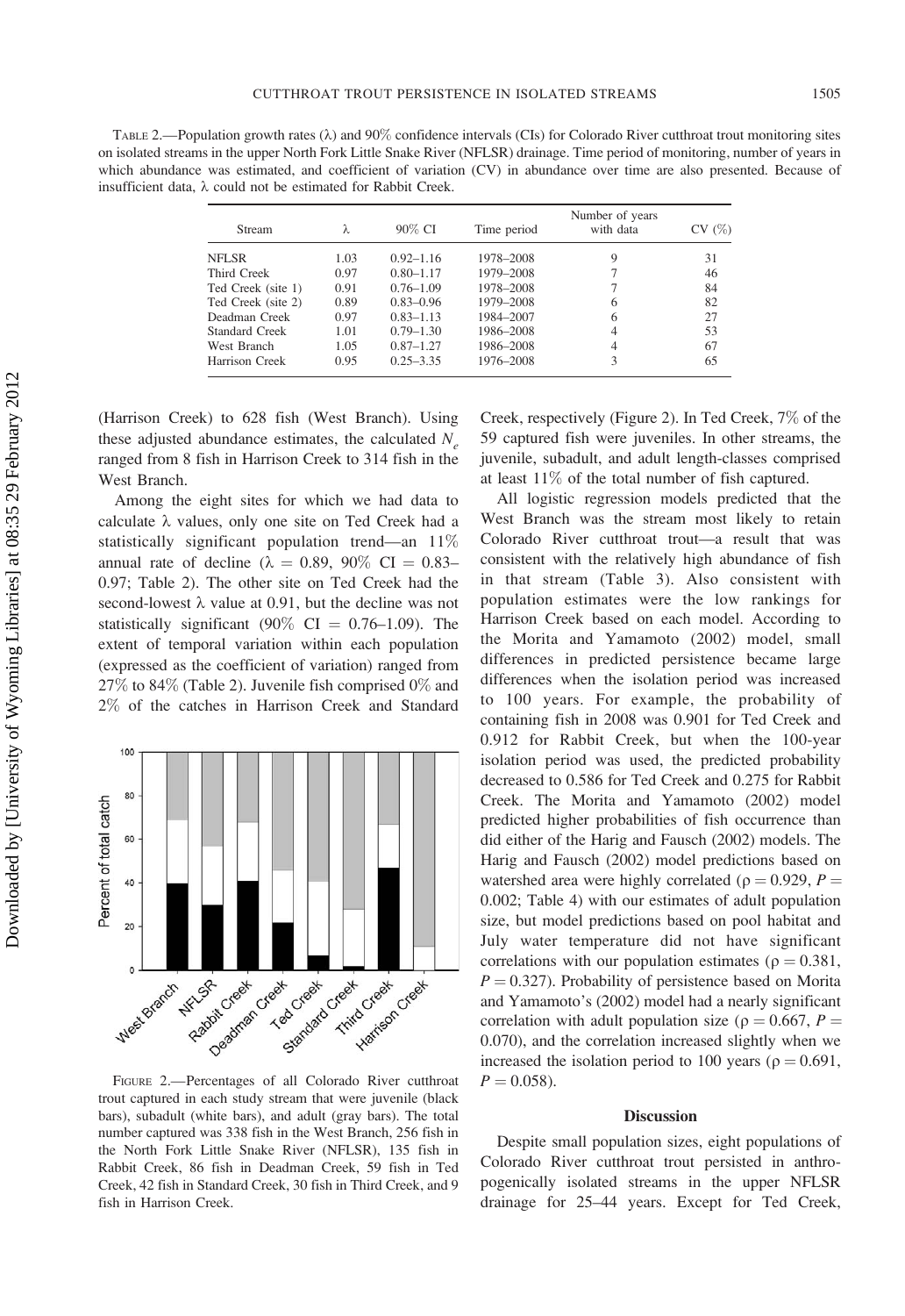TABLE 3.—Input variables and resulting probabilities of occurrence for Colorado River cutthroat trout populations in isolated streams of the upper North Fork Little Snake River (NFLSR) drainage. Streams are listed in order of decreasing adult abundance from left to right. Bold numbers in parentheses are the ranks of the streams in terms of the probability of fish occurrence (i.e.,  $1 =$ highest probability,  $8 =$ lowest probability) for each model. For the Morita and Yamamoto (2002) model, isolation period (years) was computed as  $2008 - 1964$  for NFLSR and Ted Creek and  $2008 - 1983$  for the other study streams. This model was also run with an isolation period of 100 years for all streams.

| Variable                            | West<br><b>Branch</b> | <b>NFLSR</b> | Rabbit<br>Creek               | Deadman<br>Creek                 | Ted<br>Creek | Standard<br>Creek | Third<br>Creek | Harrison<br>Creek |
|-------------------------------------|-----------------------|--------------|-------------------------------|----------------------------------|--------------|-------------------|----------------|-------------------|
|                                     |                       |              |                               | Morita and Yamamoto (2002) model |              |                   |                |                   |
| Isolation period (years as          |                       |              |                               |                                  |              |                   |                |                   |
| of 2008)                            | 25                    | 44           | 25                            | 25                               | 44           | 25                | 25             | 25                |
| Mean gradient $(\%)$                | 6.33                  | 5.07         | 4.15                          | 7.67                             | 7.33         | 7.73              | 10.46          | 8.56              |
| Watershed area $(km^2)$             | 9.14                  | 7.73         | 3.13                          | 5.06                             | 4.03         | 2.75              | 2.28           | 1.36              |
| Probability of fish occurrence      |                       |              |                               |                                  |              |                   |                |                   |
| (2008)                              | 0.994(1)              | 0.959(3)     | 0.912(6)                      | 0.985(2)                         | 0.901(7)     | 0.950(5)          | 0.952(4)       | 0.835(8)          |
| Probability of fish occurrence      |                       |              |                               |                                  |              |                   |                |                   |
| $(100 \text{ years})$               | 0.863(1)              | 0.765(2)     | 0.275(7)                      | 0.708(3)                         | 0.586(4)     | 0.410(6)          | 0.418(5)       | 0.156(8)          |
|                                     |                       |              | Harig and Fausch (2002) model |                                  |              |                   |                |                   |
| Mean July temperature $(^{\circ}C)$ | 8.80                  | 8.80         | 8.58                          | 8.90                             | 9.26         | 10.00             | 11.05          | 9.69              |
| Mean pool bank-full width (m)       | 2.31                  | 2.34         | 2.46                          | 2.25                             | 2.29         | 2.30              | 1.53           | 2.12              |
| Number of deep pools                | 193                   | 62           | 25                            | 64                               | 57           | 23                | 12             | 17                |
| Probability of fish occurrence      |                       |              |                               |                                  |              |                   |                |                   |
| (temperature and pools) $a$         | 0.953(1)              | 0.698(4)     | 0.543(8)                      | 0.697(5)                         | 0.746(3)     | 0.767(2)          | 0.692(6)       | 0.634(7)          |
| Probability of fish occurrence      |                       |              |                               |                                  |              |                   |                |                   |
| (watershed area) <sup>a</sup>       | 0.705(1)              | 0.668(2)     | 0.534(5)                      | 0.592(3)                         | 0.561(4)     | 0.522(6)          | 0.507(7)       | 0.479(8)          |

<sup>a</sup> To make the model outputs more comparable, we converted the Harig and Fausch (2002) model output from probability of fish absence to probability of persistence (probability of persistence  $= 1$  – probability of absence).

historical data provided no evidence that these populations are declining. Such persistence is remarkable for Harrison and Third creeks, where the adult populations (adjusted for electrofishing capture efficiency) were estimated to be 15 and 22 fish, respectively. There have been few studies of anthropogenically isolated trout populations where demographic trends could be assessed without the confounding effects of stocked fish. Nineteen (70%) of the translocated cutthroat trout populations that Harig and Fausch (2002) studied persisted with fewer than 500 fish of age 1 or older, but most of these

TABLE 4.—Spearman's rank correlation coefficients  $(\rho)$  and related P-values between Colorado River cutthroat trout adult population size and probability of occurrence according to published logistic regression models. Probability of occurrence based on the Morita and Yamamoto (2002) model was computed using the isolation period isolated as of 2008 as well as an increased isolation period of 100 years. Probability of occurrence was also computed using the Harig and Fausch (2002) models based on water temperature and pool habitat or based on watershed area only (see Methods).

| Model                      | ρ     |       |
|----------------------------|-------|-------|
| Morita and Yamamoto (2002) |       |       |
| Isolation to 2008          | 0.667 | 0.070 |
| Isolation for 100 years    | 0.691 | 0.058 |
| Harig and Fausch (2002)    |       |       |
| Temperature and pools      | 0.381 | 0.327 |
| Watershed area             | 0.929 | 0.002 |

populations were stocked repeatedly. Coleman and Fausch (2007b) identified and studied isolated cutthroat trout populations that were self-sustaining for at least 20 years and had estimated adult population sizes of 6–530 fish. Morita and Yokota (2002) reported that small, isolated populations of whitespotted char had persisted in isolation for approximately 30 years. However, when Morita and Yokota (2002) modeled the probability of persistence after 100 years, population viability decreased dramatically. It appears that the longer a population is isolated, the more likely it will experience loss of genetic variability, inbreeding, and catastrophic events.

Local adaptations to isolation—particularly demographic rate shifts and selection against emigration may enhance viability of fish populations above movement barriers (Letcher et al. 2007). However, in order for a population to persist, the rate of adaptive genetic evolution would need to outpace the rate at which genetic variation is lost due to drift or emigration; this situation is unlikely in small populations. Longterm persistence of trout populations, especially with respect to evolutionary potential, has been hypothesized to require abundances of 500–5,000 fish (Allendorf et al. 1997; Hilderbrand and Kershner 2000; Frankham 2005). Our estimates of  $N_e$  (half of the adult population) for the eight study streams were well below these abundance thresholds. The West Branch, which was the longest of the study streams at 6.1 km, had an estimated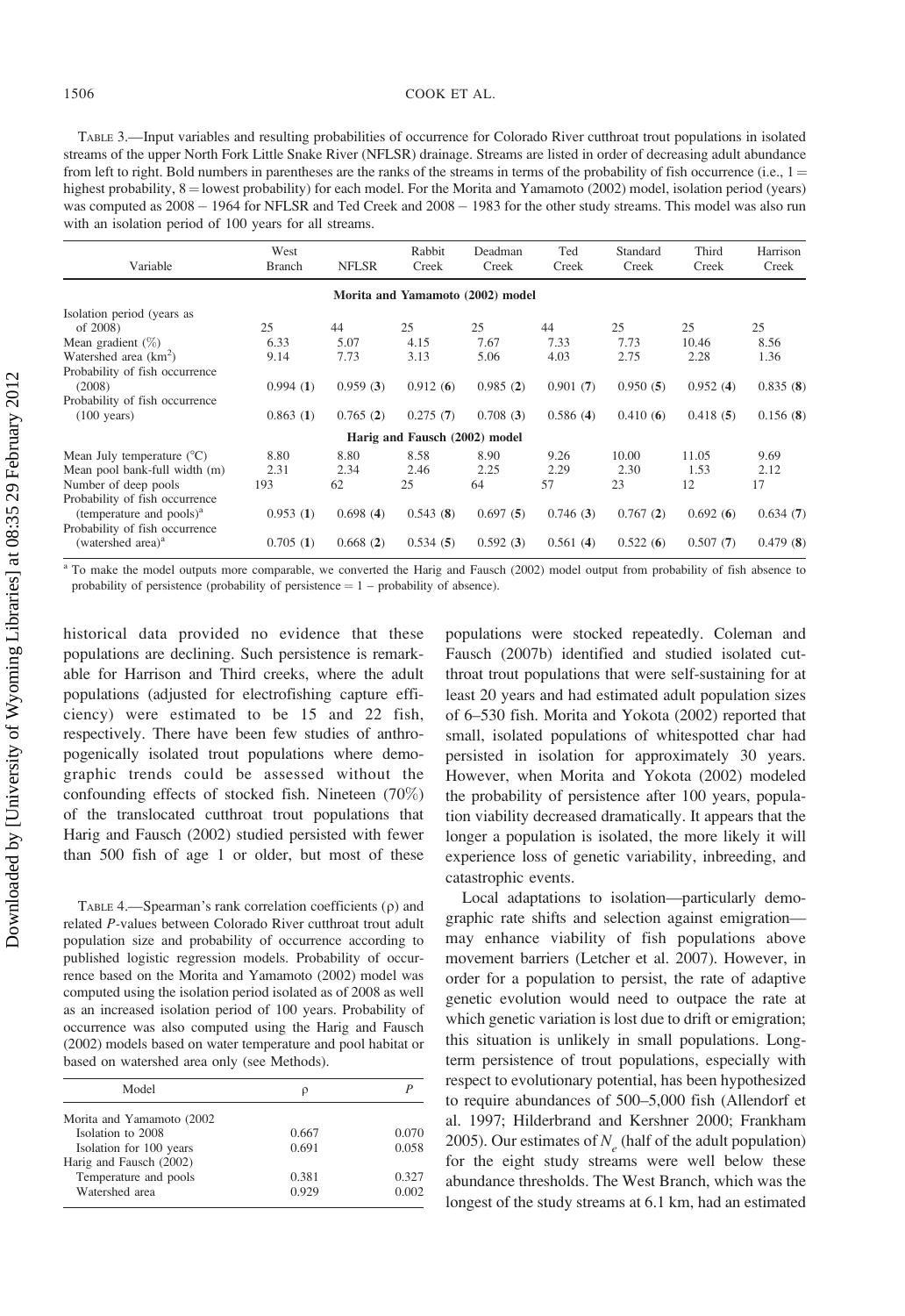$N_a$  well below 500 fish. Hilderbrand and Kershner (2000) estimated that at least eight linear kilometers of stream were required to support cutthroat trout populations with  $N<sub>e</sub>$  values of 500 or greater. Additionally, because fish abundances tend to increase with stream size, larger streams would be expected to support populations with more genetic variation. Genetic variation measured in microsatellite DNA has been positively related to population size and the amount of habitat occupied by Lahontan cutthroat trout  $O$ . *clarkii* henshawi (Neville et al. 2006). However, in another study using microsatellite DNA to assess populations of Rio Grande cutthroat trout O. clarkii virginalis, genetic variability was not related to population size or the amount of habitat (Pritchard et al. 2007). While more research is needed to elucidate the relationships between population size, habitat size, and genetic diversity, empirical studies consistently indicate that isolation leads to reduced genetic variation in cutthroat trout populations (Wofford et al. 2005; Cegelski et al. 2006; Neville et al. 2006; Pritchard et al. 2007).

Abundance estimates generated by depletion electrofishing were lower than mark–recapture estimates by an average of 24.3%. Other studies of salmonids have reported depletion electrofishing estimates to be 21– 22% (Bohlin and Sundström 1977), 15% (Peterson and Cederholm 1984), 60–116% (Peterson et al. 2004b), and 29–63% (Rosenberger and Dunham 2005) less than mark–recapture estimates. The negative bias in depletion-based estimates may result from variation in capture efficiency among electrofishing passes (Riley and Fausch 1992; Peterson et al. 2004b). However, we used a depletion estimator that allows for variable capture efficiency among passes. A second explanation for the differences between depletion and mark–recapture estimates is that some marked fish moved out of sampled reaches before they could be recaptured. On average,  $74\%$  (range =  $20-100\%$ ) of the fish we marked were recaptured in multiple electrofishing passes, suggesting that some marked fish either escaped sampled reaches by swimming past block nets or perished between the marking and recapture periods. In studies that have assessed fish movements past block nets set overnight, Rosenberger and Dunham (2005) found that fish escaped 45% of sampled reaches and Temple and Pearsons (2006) found that fish escaped 75% of sampled reaches. The movements of marked fish out of sampled reaches would violate the assumption of a closed system and would cause an upward bias in mark–recapture estimates. In any case, adjusting depletion estimates based on mark–recapture did not change the number of study populations that were smaller than the recommended minimum of 500 fish.

The scarcity of historical data, coupled with

historically low population sizes and naturally high variation in trout abundances, limited our ability to detect possible declines in populations among our study streams. The data set we used to calculate  $\lambda$ consisted of three to nine sampling occasions for each population. Ten sampling occasions is the recommended minimum for making population risk assessments based on patterns in abundance over time (Morris and Doak 2002; Lotts et al. 2004). However, such limited historical abundance data are not unusual among cutthroat trout monitoring programs. The Colorado River cutthroat trout conservation strategy recommends that population monitoring be conducted at least once every 5 years (CRCT Coordination Team 2006). We used historical abundance data from Colorado River cutthroat trout monitoring sites that were sampled, on average, once every 5 years. The low power associated with infrequent estimates of abundance will make it difficult to detect statistically significant trends, so additional indicators of extirpation risk should be considered in conservation strategies for fishes such as cutthroat trout within headwater stream systems (Maxwell and Jennings 2005).

Population estimates and published occurrence models indicated that the West Branch was the stream most likely to support a population of Colorado River cutthroat trout in the future, and Harrison Creek was least likely to support a population in the future. The tenuous status of the Harrison Creek population was further indicated by the lack of age-1 fish in that stream. There was less agreement between models and adult abundance estimates for streams with intermediate rankings. For example, Rabbit Creek had the thirdhighest abundance of the eight study streams but was ranked fifth to eighth by the models in terms of the probability of occurrence. Because trout populations vary in abundance from year to year, it is possible that we sampled Rabbit Creek during a year with unusually high abundance. It is also possible that habitat characteristics not accounted for in the Harig and Fausch (2002) models or the Morita and Yamamoto (2002) model may allow Rabbit Creek to support a larger population than the models predicted.

Rabbit Creek had the lowest mean July temperature among all eight study streams but had relatively high Colorado River cutthroat trout abundance. Interestingly, the two streams with the highest abundances, the NFLSR and West Branch, were also relatively cold compared with the other study streams. This apparent paradox could indicate that water temperatures in streams in the upper NFLSR are above the minimum required for consistent recruitment and growth of young cutthroat trout. July water temperatures across all streams in the upper NFLSR (average  $= 9.89^{\circ}$ C)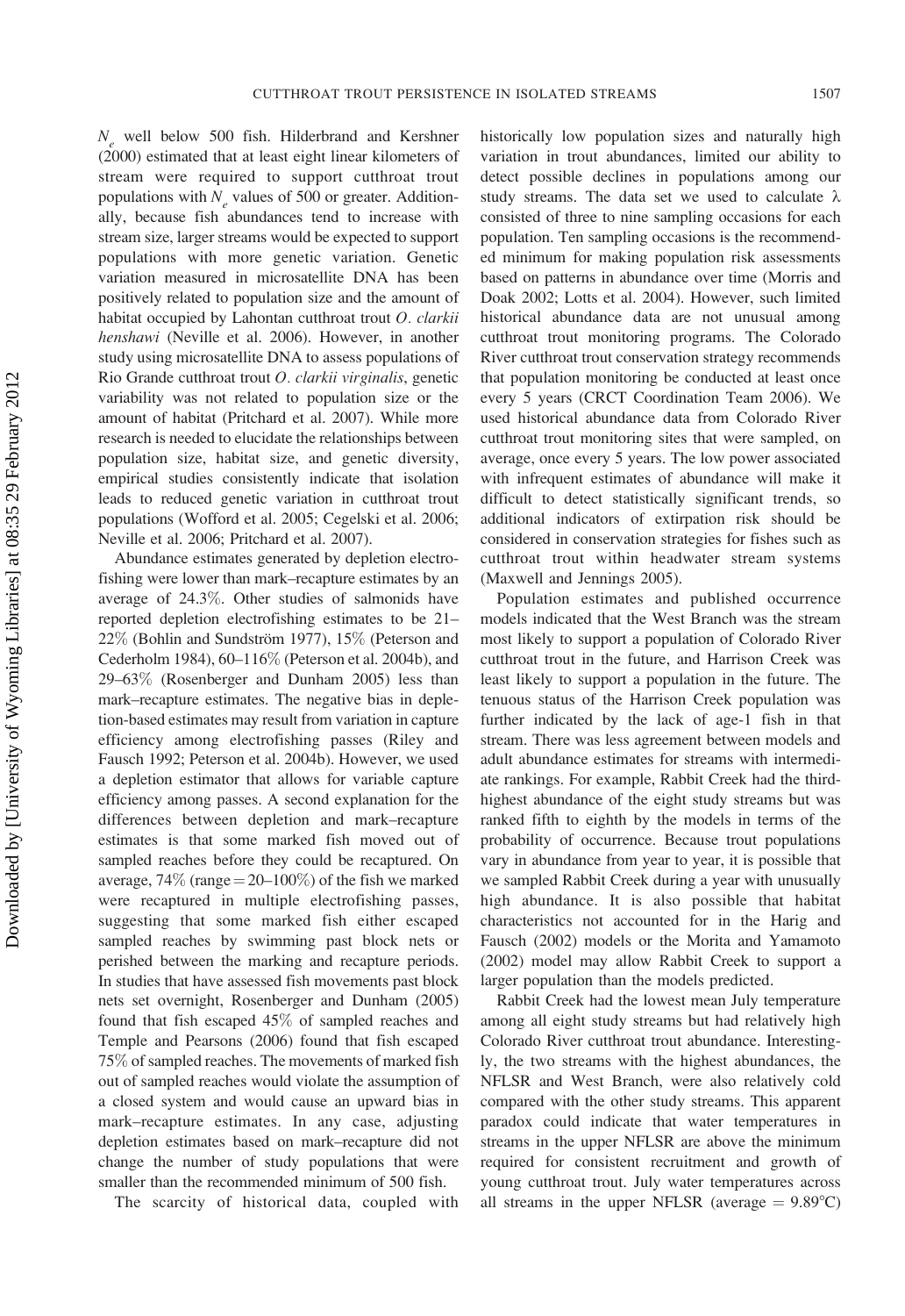were considerably higher than those in streams that failed to support the translocated cutthroat trout populations (average  $= 7.05^{\circ}$ C) studied by Harig and Fausch (2002). Coleman and Fausch (2007b) reported slow growth and low recruitment of age-0 cutthroat trout in high-elevation streams with summer water temperatures below  $8.5^{\circ}$ C. Once minimum temperature requirements are satisfied, other stream habitat characteristics could become factors limiting cutthroat trout abundance in headwater stream systems.

The Harig and Fausch (2002) model based on watershed area was highly correlated with estimates of adult population size in our eight study streams. The Morita and Yamamoto (2002) model also uses watershed area as a predictor of fish occurrence; thus, it was not surprising that the outputs of their model were also correlated with our adult population estimates. Watershed area is an index of the amount of habitat available to isolated populations, and available habitat is an important determinant of trout abundance (Horan et al. 2000; Kruse et al. 2001; Young et al. 2005). Although trout abundance can be expected to increase with stream length, watershed area, or other measures of available habitat, the exact function of this relationship probably varies among regions, species, or even subspecies (Young et al. 2005). Differences in life histories between whitespotted char and Colorado River cutthroat trout or differences between the climate of the Rocky Mountains and the island of Hokkaido in Japan preclude strict application of the Morita and Yamamoto (2002) model to isolated cutthroat trout streams in the western United States. Harig and Fausch (2002) examined the persistence of newly established cutthroat trout populations, some of which disappeared over time because of unsuitable habitat, particularly cold water temperatures. Therefore, the models of Harig and Fausch (2002) may tend to underpredict the probability of persistence for naturally occurring cutthroat trout populations since native populations may be more adapted to local habitat conditions and occur in streams with sufficiently warm water temperatures.

This study highlights the remarkable ability of isolated populations of cutthroat trout to persist at low abundances for decades, but it also indicates that long-term persistence of smaller populations is unlikely. Extremely low population sizes, such as those observed in Harrison and Third creeks, indicate the vulnerability of some isolated populations to stochastic events and inbreeding depression. Translocating fish from larger populations (e.g., the West Branch) to smaller populations may temporarily increase genetic diversity and resilience to stochastic events (Hilderbrand 2002; Yamamoto et al. 2006). Translocated fish

can be lost from target populations by moving downstream over barriers (Schmetterling et al. 2002; Novinger and Rahel 2003), so the efficacy of a translocation program should be monitored. A longerterm strategy would be to reconnect isolated headwater streams to facilitate gene flow, but in the NFLSR drainage this strategy could lead to hybridization between pure Colorado River cutthroat trout populations and the introgressed cutthroat trout populations that occur downstream from the current barriers. An option would be to move barriers downstream to below the junctions of currently isolated streams to increase population sizes and available habitat, but this option would require successful removal of nonnative and introgressed fish downstream to the new barrier locations. Removal of fishes from long stream reaches, construction of effective and persistent barriers, and prevention of future illegal introductions possess associated risks and substantial costs. These kinds of cutthroat trout restoration projects should reconnect the most stream habitat possible but should also reconnect small streams that contain the most vulnerable populations.

#### Acknowledgments

The Wyoming Game and Fish Department provided funding for this research. We thank G. Eaglin (Medicine Bow–Routt National Forest) and W. Wengert (Wyoming Game and Fish Department), who collaborated on this project. Assistance with the project was provided by N. Walrath, J. Abplanalp, D. Zafft, C. Willard, and W. Baker.

#### References

- Allendorf, F. W., D. Bayles, D. L. Bottom, K. P. Currens, C. A. Frissell, D. Hankin, J. A. Lichatowich, W. Nehlsen, P. C. Trotter, and T. H. Williams. 1997. Prioritizing Pacific salmon stocks for conservation. Conservation Biology 11:140–152.
- Allendorf, F. W., and N. Ryman. 2002. The role of genetics in population viability. Pages 50–85 in D. R. McCullough and S. R. Beissinger, editors. Population viability analysis. University of Chicago Press, Chicago.
- Behnke, R. J. 1992. Native trout of western North America. American Fisheries Society, Monograph 6, Bethesda, **Maryland**
- Bohlin, T., and B. Sundström. 1977. Influence of unequal catchability on population estimates using the Lincoln index and the removal method applied to electro-fishing. Oikos 28:123–129.
- Budy, P., G. P. Thiede, and P. McHugh. 2007. Quantification of the vital rates, abundance, and status of a critical, endemic population of Bonneville cutthroat trout. North American Journal of Fisheries Management 27:593–604.
- Cegelski, C. C., M. R. Campbell, K. A. Meyer, and M. S. Powell. 2006. Multiscale genetic structure of Yellowstone cutthroat trout in the upper Snake River basin.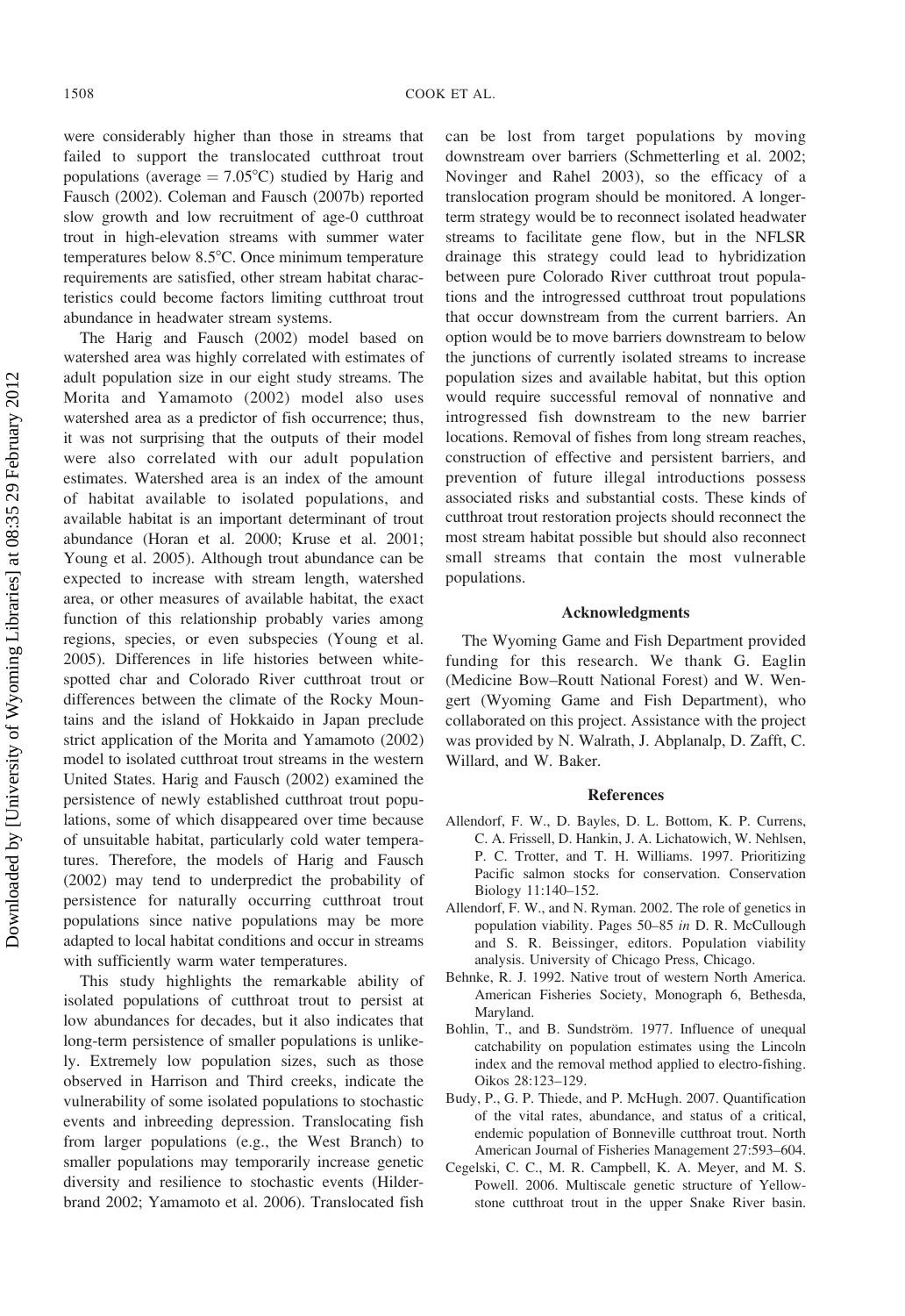Transactions of the American Fisheries Society 135:711– 726.

- Chapman, D. G. 1951. Some properties of the hypergeometric distribution with applications to zoological sample censuses. University of California Publications in Statistics 1:131–160.
- Coleman, M. A., and K. D. Fausch. 2007a. Cold summer temperature regimes cause a recruitment bottleneck in age-0 Colorado River cutthroat trout reared in laboratory streams. Transactions of the American Fisheries Society 136:639–654.
- Coleman, M. A., and K. D. Fausch. 2007b. Cold summer temperature limits recruitment of age-0 cutthroat trout in high-elevation Colorado streams. Transactions of the American Fisheries Society 136:1231–1244.
- CRCT Coordination Team (Colorado River Cutthroat Trout Coordination Team). 2006. Conservation strategy for Colorado River cutthroat trout (Oncorhynchus clarkii pleuriticus) in the States of Colorado, Utah, and Wyoming. Colorado Division of Wildlife, Fort Collins.
- Dauwalter, D. C., F. J. Rahel, and K. G. Gerow. 2009. Temporal variation in trout populations: implications for monitoring and trend detection. Transactions of the American Fisheries Society 138:38–51.
- Downs, C. C., R. G. White, and B. B. Shepard. 1997. Age at sexual maturity, sex ratio, fecundity, and longevity of isolated headwater populations of Westslope cutthroat trout. North American Journal of Fisheries Management 17:85–92.
- Fausch, K. D., B. E. Rieman, J. B. Dunham, M. K. Young, and D. P. Peterson. 2009. Invasion versus isolation: trade-offs in managing native salmonids with barriers to upstream movement. Conservation Biology 23:859–870.
- Frankham, R. 2005. Genetics and extinction. Biological Conservation 126:131–140.
- Gilpin, M. E., and M. E. Soulé. 1986. Minimum viable populations: processes of species extinction. Pages 19–34 in M. E. Soulé, editor. Conservation biology: the science of scarcity and diversity. Sinauer, Sunderland, Massachusetts.
- Hankin, D. G., and G. H. Reeves. 1988. Estimating total fish abundance and total habitat area in small streams based on visual estimation methods. Canadian Journal of Fisheries and Aquatic Sciences 45:834–844.
- Harig, A. L., and K. D. Fausch. 2002. Minimum habitat requirements for establishing translocated cutthroat trout populations. Ecological Applications 12:535–551.
- Harig, A. L., K. D. Fausch, and M. K. Young. 2000. Factors influencing success of greenback cutthroat trout translocations. North American Journal of Fisheries Management 20:994–1004.
- Hilderbrand, R. H. 2002. Simulating supplementation strategies for restoring and maintaining stream resident cutthroat trout populations. North American Journal of Fisheries Management 22:879–887.
- Hilderbrand, R. H. 2003. The roles of carrying capacity, immigration, and population synchrony on persistence of stream-resident cutthroat trout. Biological Conservation 110:257–266.
- Hilderbrand, R. H., and J. L. Kershner. 2000. Conserving inland cutthroat trout in small streams: how much stream

is enough? North American Journal of Fisheries Management 20:513–520.

- Hirsch, C. L., S. E. Albeke, and T. P. Nesler. 2006. Rangewide status of Colorado River cutthroat trout (Oncorhynchus clarki pleuriticus): 2005. Colorado River Cutthroat Trout Conservation Team Report. Colorado Division of Wildlife, Fort Collins.
- Hitt, N. P., C. A. Frissell, C. C. Muhlfeld, and F. W. Allendorf. 2003. Spread of hybridization between native westslope cutthroat, Oncorhynchus clarki lewisi, and nonnative rainbow trout, Oncorhynchus mykiss. Canadian Journal of Fisheries and Aquatic Sciences 60:1440– 1451.
- Horan, D. L., J. L. Kershner, C. P. Hawkins, and T. A. Crowl. 2000. Effects of habitat area and complexity on Colorado River cutthroat trout density in Uinta mountain streams. Transactions of the American Fisheries Society 129:1250–1263.
- Huggins, R. M. 1991. Some practical aspects of a conditional likelihood approach to capture experiments. Biometrics 47:725–732.
- Jensen, L., M. Hansen, J. Carlsson, V. Loeschcke, and K.-L. Mensberg. 2005. Spatial and temporal genetic differentiation and effective population size of brown trout (Salmo trutta, L.) in small Danish rivers. Conservation Genetics 6:615–621.
- Kalinowski, S. T., and R. S. Waples. 2002. Relationship of effective to census size in fluctuating populations. Conservation Biology 16:129–136.
- Kruse, C. G., W. A. Hubert, and F. J. Rahel. 1998. Single-pass electrofishing predicts trout abundance in mountain streams with sparse habitat. North American Journal of Fisheries Management 18:940–946.
- Kruse, C. G., W. A. Hubert, and F. J. Rahel. 2000. Status of Yellowstone cutthroat trout in Wyoming waters. North American Journal of Fisheries Management 20:693–705.
- Kruse, C. G., W. A. Hubert, and F. J. Rahel. 2001. An assessment of headwater isolation as a conservation strategy for cutthroat trout in the Absaroka Mountains of Wyoming. Northwest Science 75:1–11.
- Letcher, B. H., K. H. Nislow, J. A. Coombs, M. J. O'Donnelll, and T. L. Dubreuil. 2007. Population response to habitat fragmentation in a stream-dwelling brook trout population. PLoS ONE 2(11):e1139.
- Lotts, K. C., T. A. Waite, and J. A. Vucetich. 2004. Reliability of absolute and relative predictions of population persistence based on time series. Conservation Biology 18:1224–1232.
- Maxwell, D., and S. Jennings. 2005. Power of monitoring programmes to detect decline and recovery of rare and vulnerable fish. Journal of Applied Ecology 42:25–37.
- May, B. E., S. E. Albeke, and T. Horton. 2006. Range-wide status assessment for Yellowstone cutthroat trout (Oncorhynchus clarkii bouvieri): 2006. Yellowstone Cutthroat Trout Interagency Coordination Group, Helena, Montana.
- Morita, K., and S. Yamamoto. 2002. Effects of habitat fragmentation by damming on the persistence of streamdwelling charr populations. Conservation Biology 16:1318–1323.
- Morita, K., and A. Yokota. 2002. Population viability of stream-resident salmonids after habitat fragmentation: a